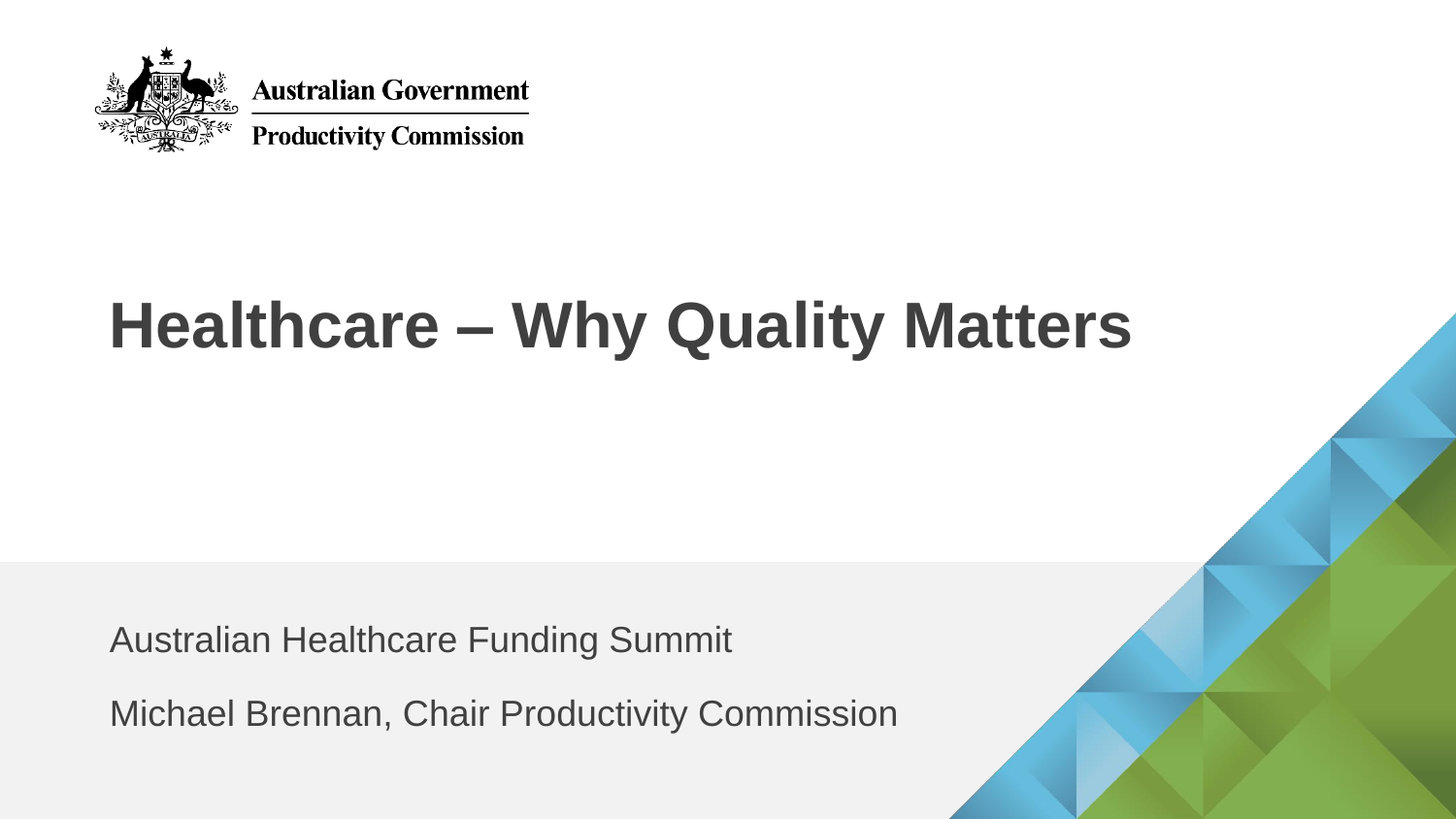# **Health spending and longevity**

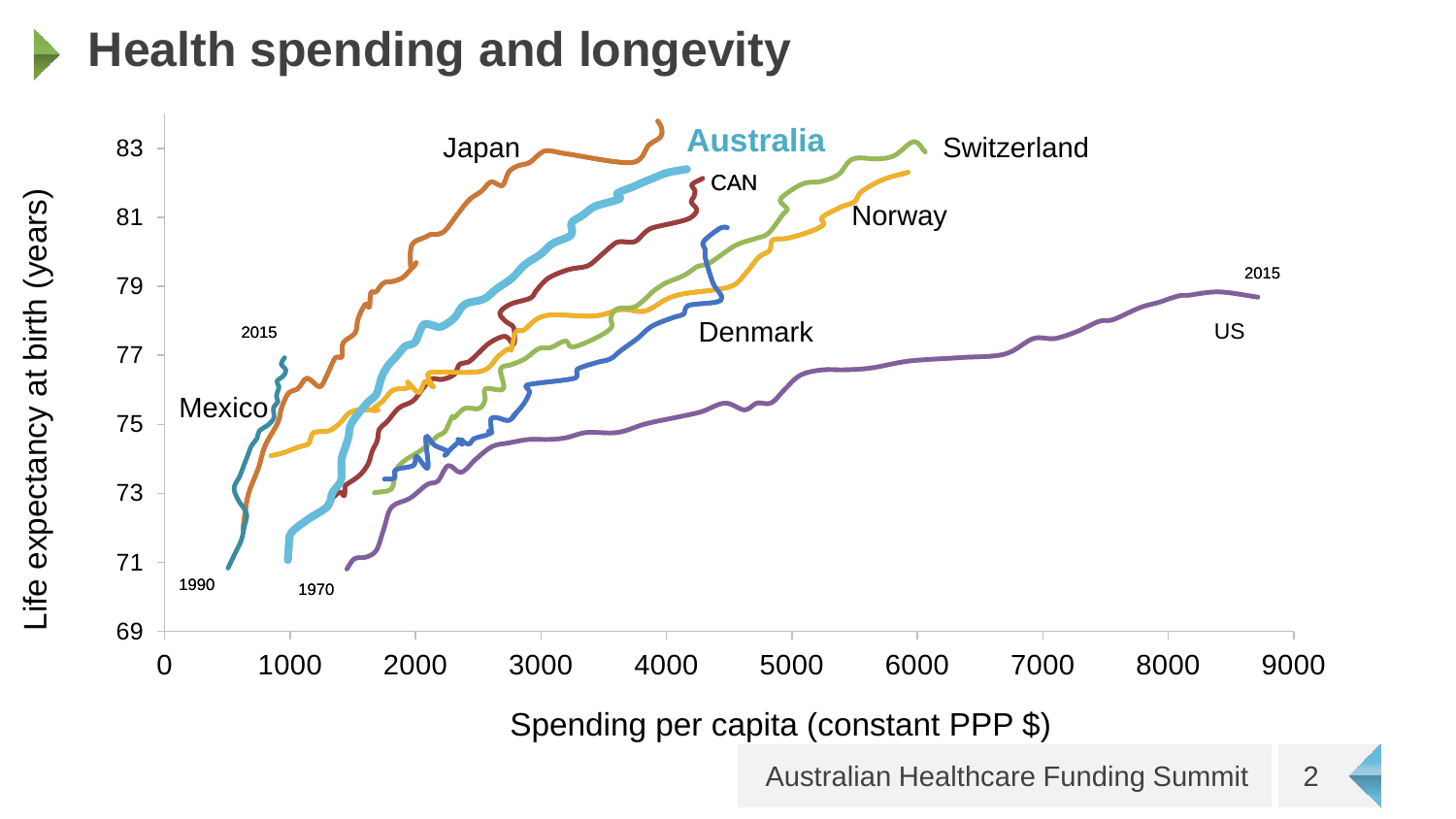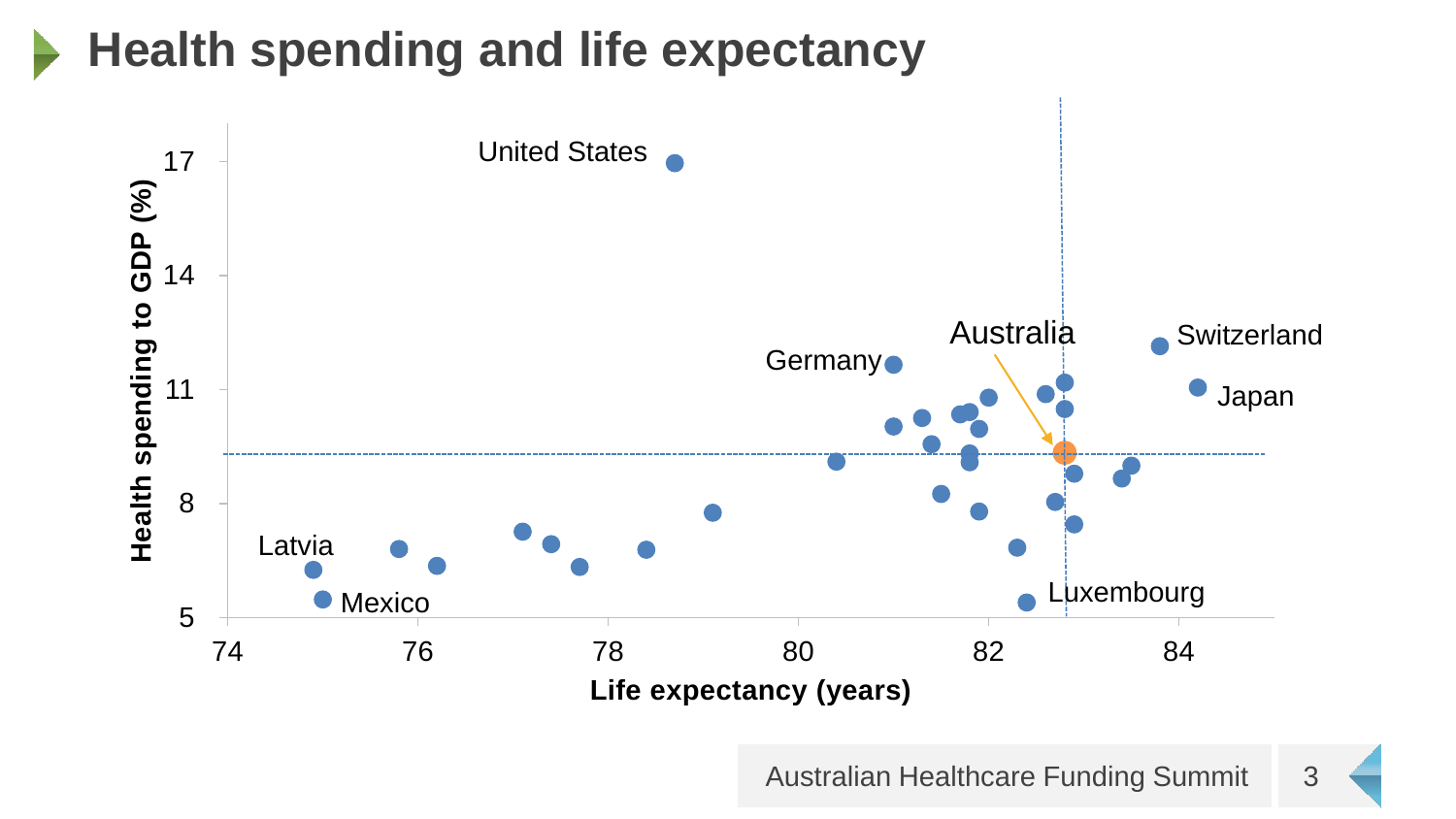**A happy story about dying**

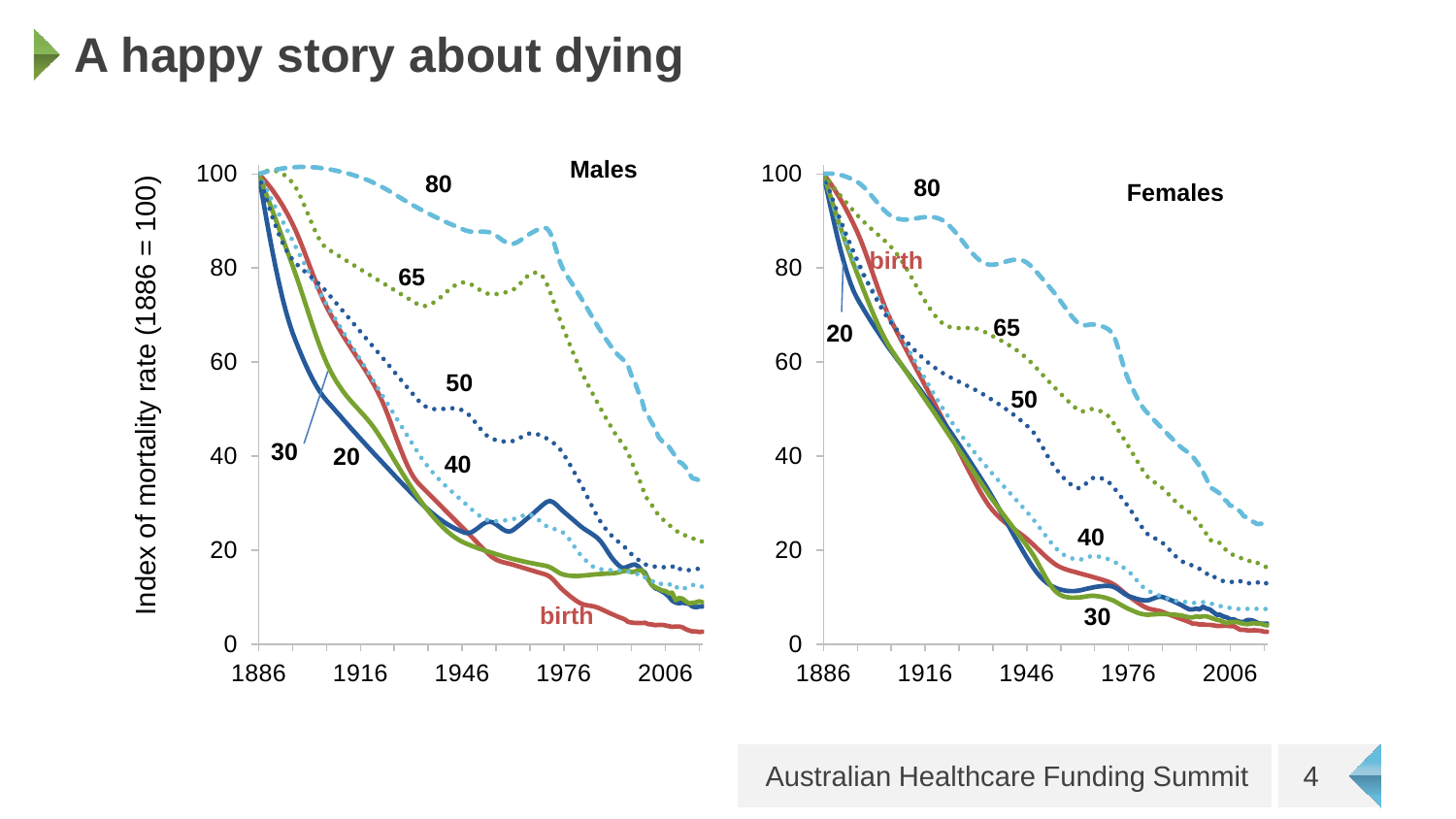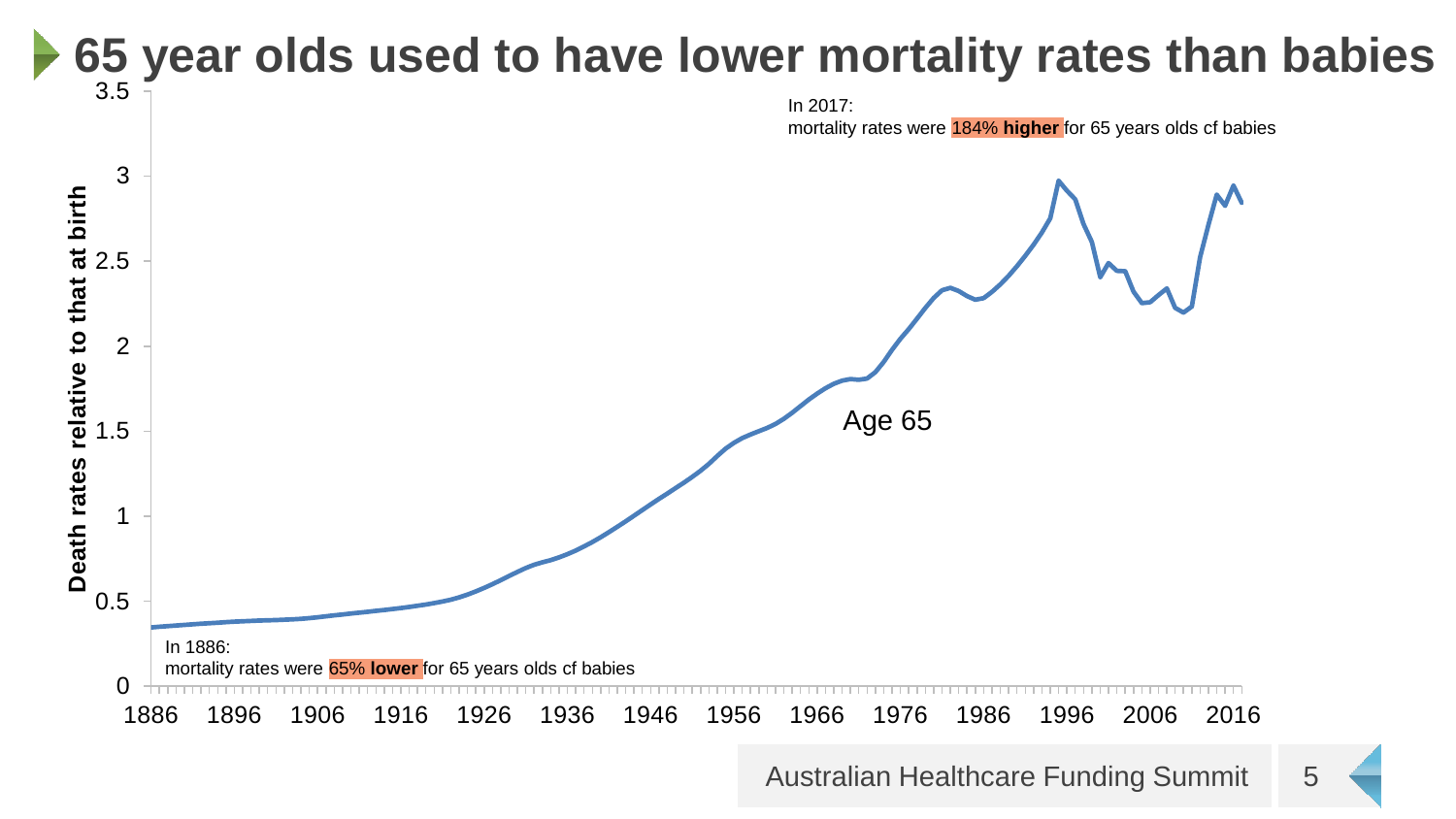# **What this means for life expectancy**

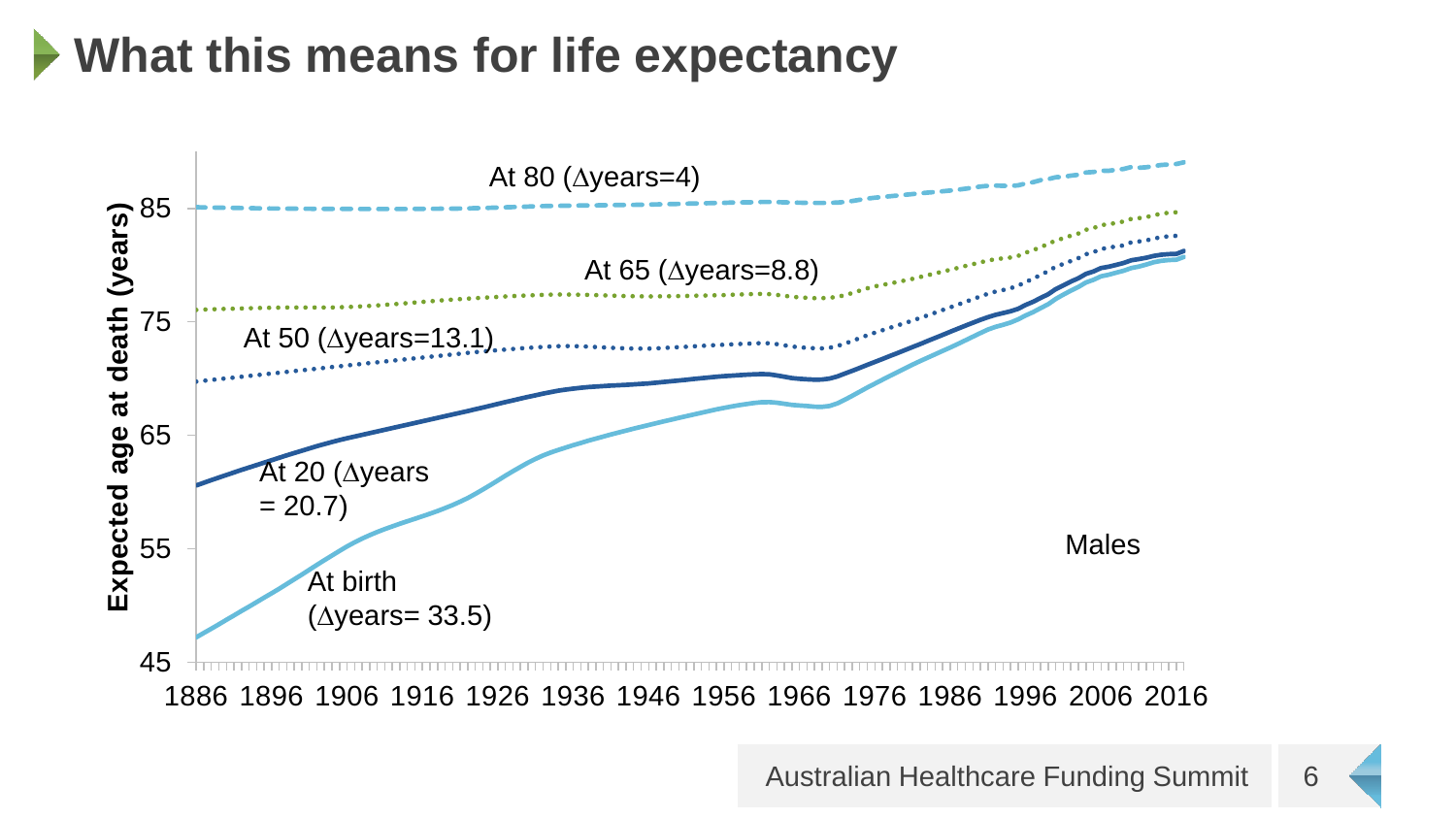# **Dying later means dying differently**

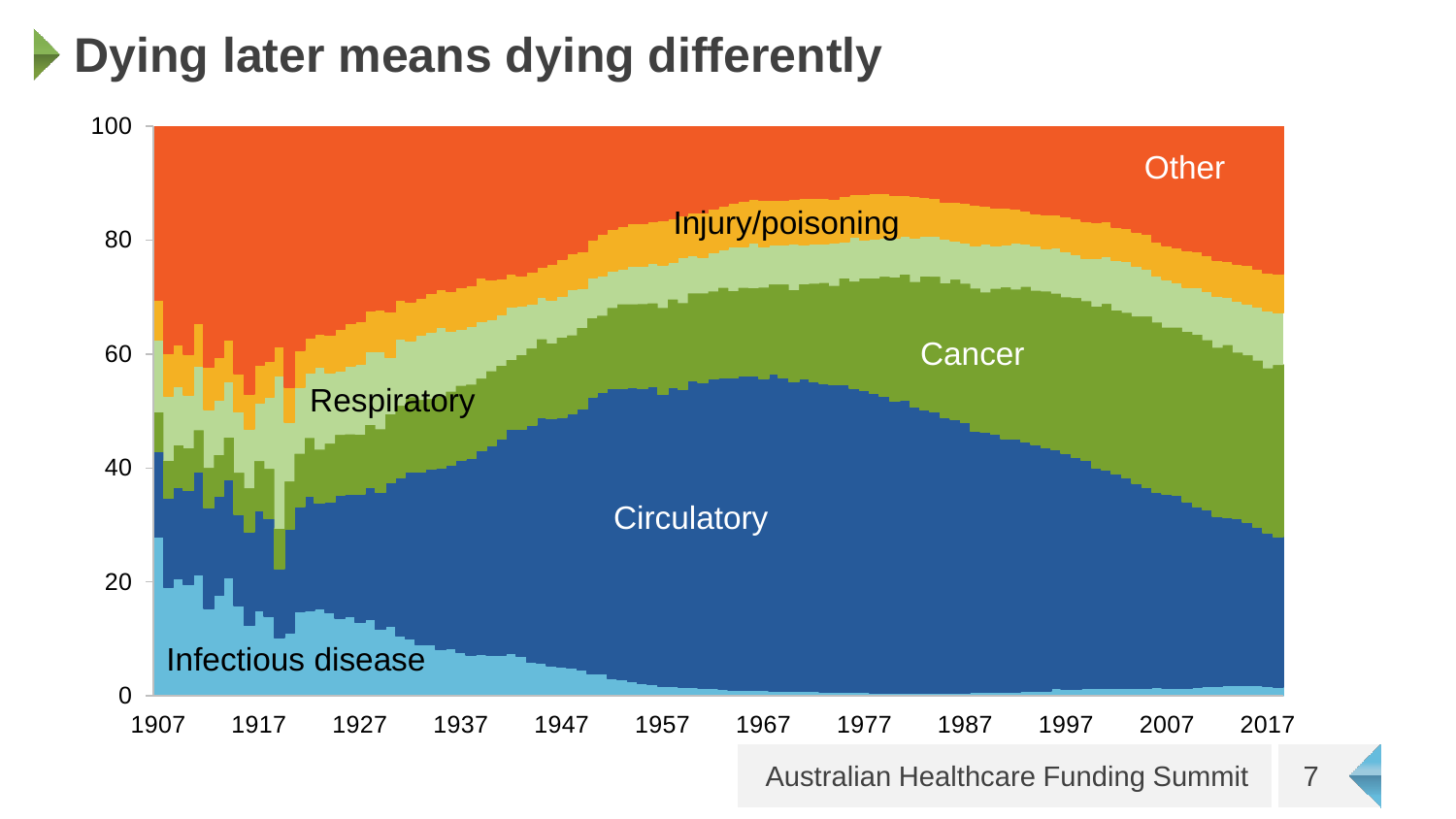### **Living longer does not always mean living healthy**

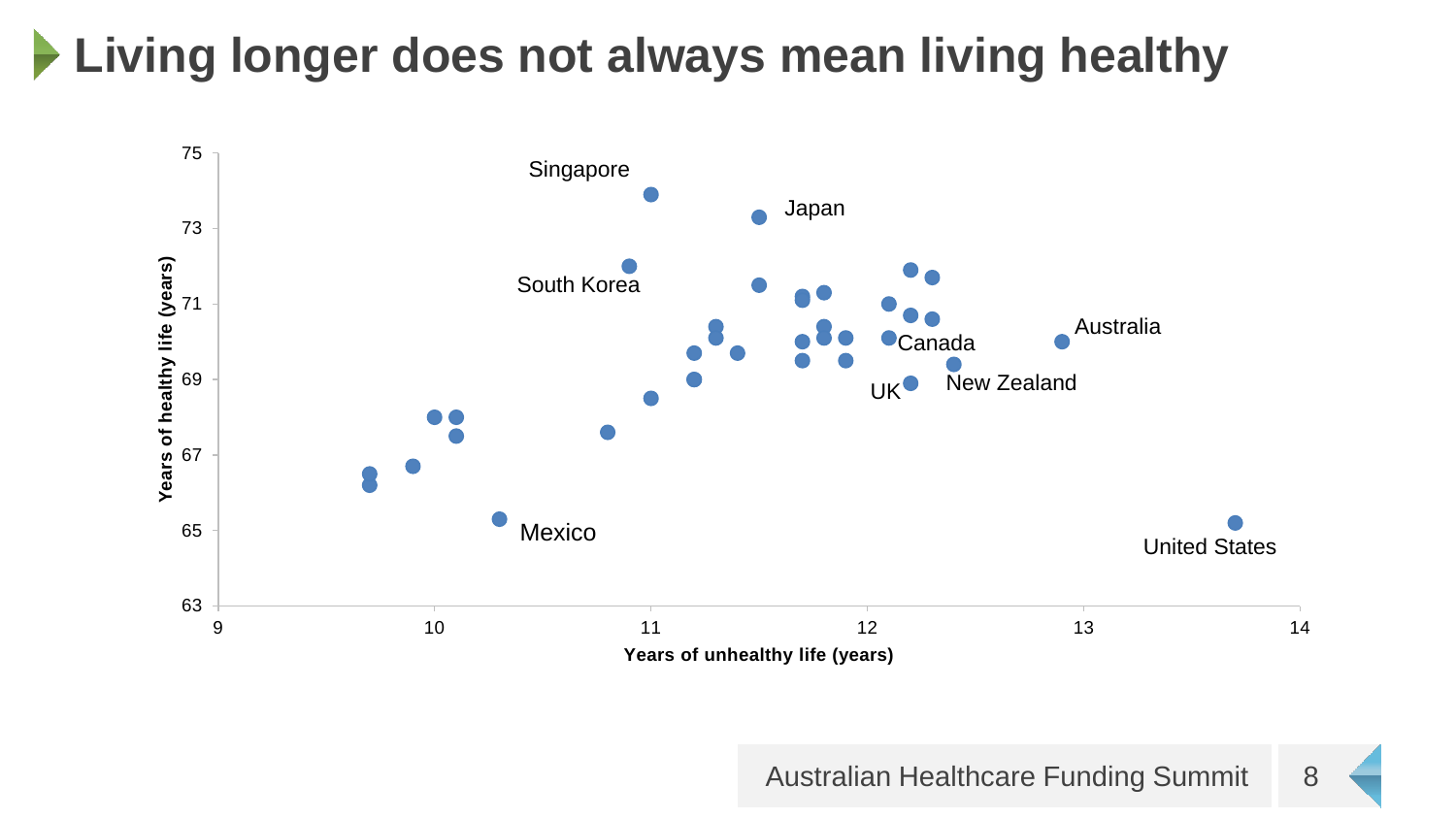#### **The share of life in good health in Australia is close to the lowest in the OECD**